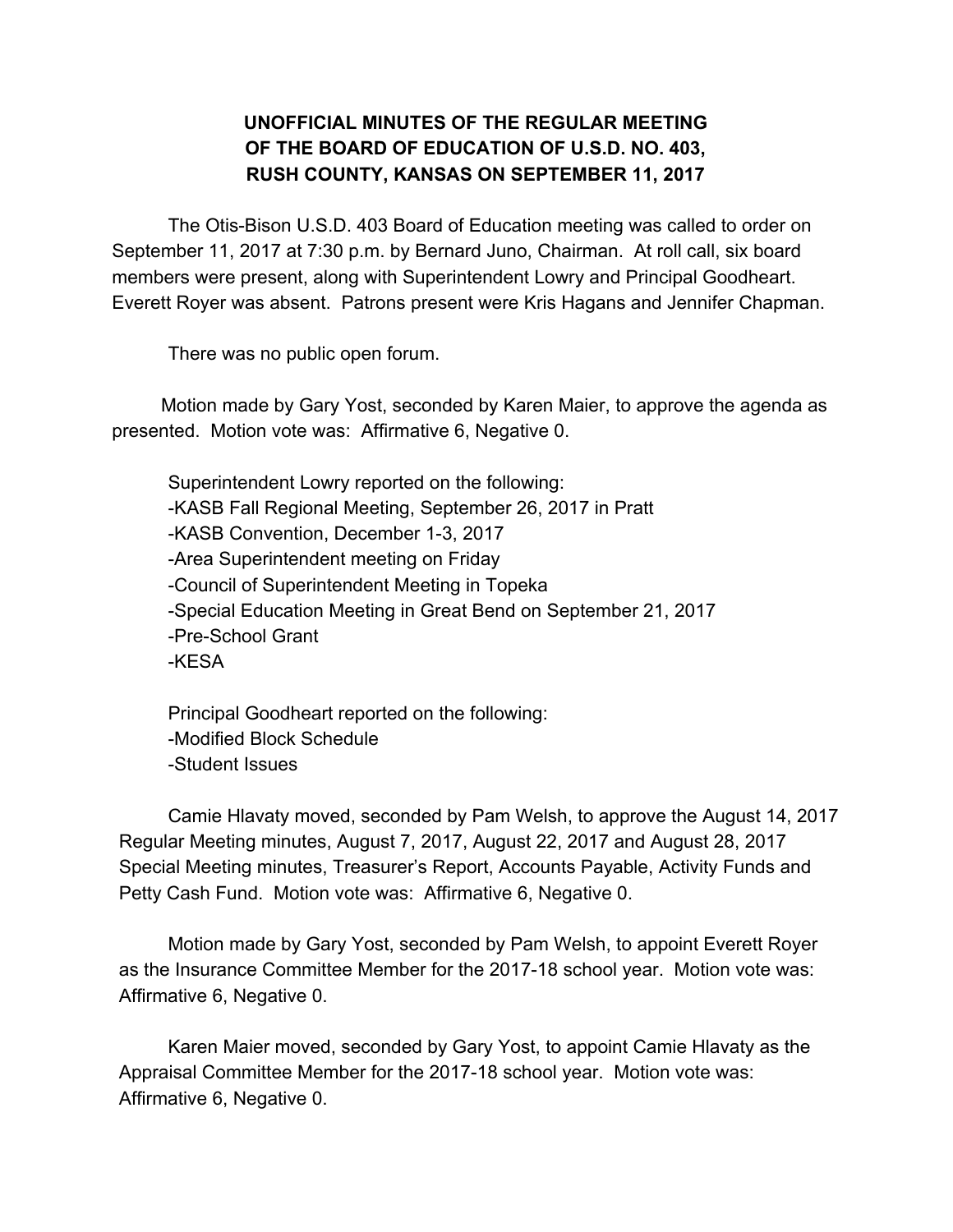Motion made by Camie Hlavaty, seconded by Pam Welsh, to appoint Gary Yost as the SQE Representative for the 2017-18 school year. Motion vote was: Affirmative 5, Negative 1. (Gary Yost abstained.)

Motion made by Robert Mitchell, seconded by Camie Hlavaty, to approve the Out-of-District applications for Trent Yarmer, Troy Yarmer, Nathan Roth, Christian Roth and Brooklynn Roth. Motion vote was: Affirmative 6, Negative 0.

Karen Maier moved, seconded by Gary Yost, to approve the Out-of-District School Attendance and Transportation Form for Brooklynn, Nathan and Christian Roth for 2017-18. Motion vote was: Affirmative 6, Negative 0.

Superintendent Lowry discussed the roofing bids from Wray Roofing and Washington Roofing.

Gary Yost moved, seconded by Pam Welsh, to accept the Bid from Wray Roofing for roof repairs to Otis-Bison High School, Otis-Bison Gym Roof, and Bison Gym Roof in the amount of \$51,036.00. Motion vote was: Affirmative 6, Negative 0.

Motion made by Camie Hlavaty, seconded by Gary Yost, to approve the start of a DECA Organization at Otis-Bison. Motion vote was: Affirmative 6, Negative 0.

The board reviewed and discussed the board goals with Superintendent Lowry. No action was taken on Item I - Consideration of Approval of Adopting Board Goals.

Motion made by Gary Yost, seconded by Robert Mitchell, to accept the resignation of Richard Kultgen as part-time maintenance as of August 25, 2017. Motion vote was: Affirmative 6, Negative 0.

Gary Yost moved, seconded by Pam Welsh, to approve a contract for David Woods as part-time maintenance for 2017-18 school year. Motion vote was: Affirmative 6, Negative 0.

Camie Hlavaty moved to approve a contract for Spencer Ewy as Activities Custodian for 2017-18 school year. Motion seconded by Gary Yost. Motion vote was: Affirmative 6, Negative 0.